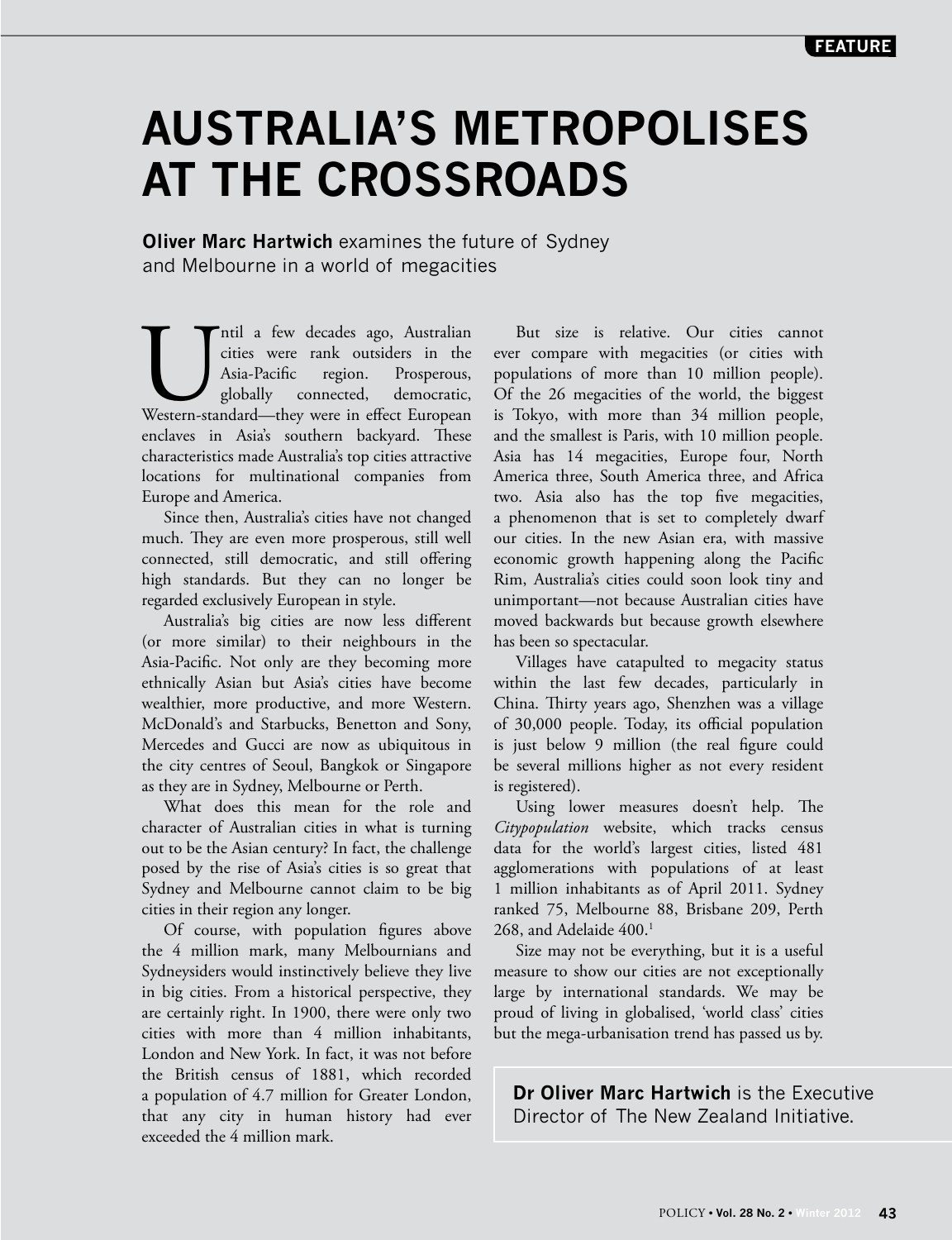Of course, our cities have grown in the past decades, but other cities have grown even faster. In relative terms, Australian cities are smaller than they used to be.

But second-league does not equal secondgrade. Every European city, perhaps with the exception of Greater Paris, now ranks as mid-size city by global standards. Even London, for 150 years the standard setter in modern urbanisation, can no longer claim a place in the top league of the most populous cities.

However, this does not mean that London, Berlin, Rome—or even smaller cities like Amsterdam, Zurich or Prague—do not matter anymore. Size is one thing. Being part of global social, political and economic networks is another. This is true for Europe's cities. It is true for Australian cities as well.

Cities interact with each other through exchange of products and services, people and most crucially—ideas.

The *Globalization and World Cities—Study Group & Network* (GaWC) at the University of Loughborough analysed the real hierarchy of world cities based on the workflows of service firms and the network that results from these interactions.2 The findings reveal that global urban relations involve both competition and cooperation.

Two cities in the GaWC research stand out: the Alpha++ cities of New York and London.

## London and New York define a duopoly that constitutes a case apart—'NYLON' *is the global cities dyad par excellence*.

The interconnection between these two cities is no surprise. They were the drivers of industrialisation and modern capitalism throughout the past two centuries. They were also the effective capitals of the two biggest empires the world has seen over the same period, the British Empire and the (commercial) empire dominated by American capitalism.

If there is anything surprising about this result at all, it is how London has decoupled from Britain. After the end of Empire, Britain was reduced to a medium-sized European country with a diminished global role and a withering manufacturing sector. But London

continued to function as a global hub for trade and commerce, particularly in financial services. History matters, and established connections remain longer than the causes that once created them.

Another key finding of the GaWC study is relevant to Australia: the emergence of a new league of cities below the NYLON duopoly. Previous studies had given the Alpha+ level to only four cities: Hong Kong, Paris, Tokyo and Singapore. The 2009 study added four more: Milan, Shanghai, Beijing and Sydney, indicating that the global cities network is moving to the Pacific Rim. Of the 10 best-connected cities in the world, six are in Asia and Australia, three in Europe, and only one in America. This reflects the growing importance of Asia, which has consistently outperformed the developed economies of Europe and North America in recent decades.

Australia is in the enviable position of being geographically close to these developments, and our economy has benefitted from the stimulatory effects of the emerging economic giants of China and India but also of countries like Indonesia, Vietnam and Malaysia.

However, we tend to view this development in terms of resource exports of coal and minerals only. We haven't yet fully grasped the impact of Asia's rise on Australia's cities and other ways we could benefit from our physical and cultural proximity as well as economic benefits. This could be Australia's greatest opportunity if it manages to become part of the new Asian networks.

Australia cannot compete with rising Asian cities on size. Seoul has two million people more than the entire population of Australia; Beijing is equal to the six biggest Australian cities combined.

Unless Australia substantially increases its overall population, way beyond the projected 35.9 million in the 2010 *Intergenerational Report*, we will never have a megacity. Even if an Australian city eventually reached the 10 million mark that currently determines megacity status, there may be new categories by then. And even if Sydney or Melbourne reached the 6 or 7 million people by the middle of this century, as is widely assumed, they would only be mid-sized cities in a fast growing Asia. The